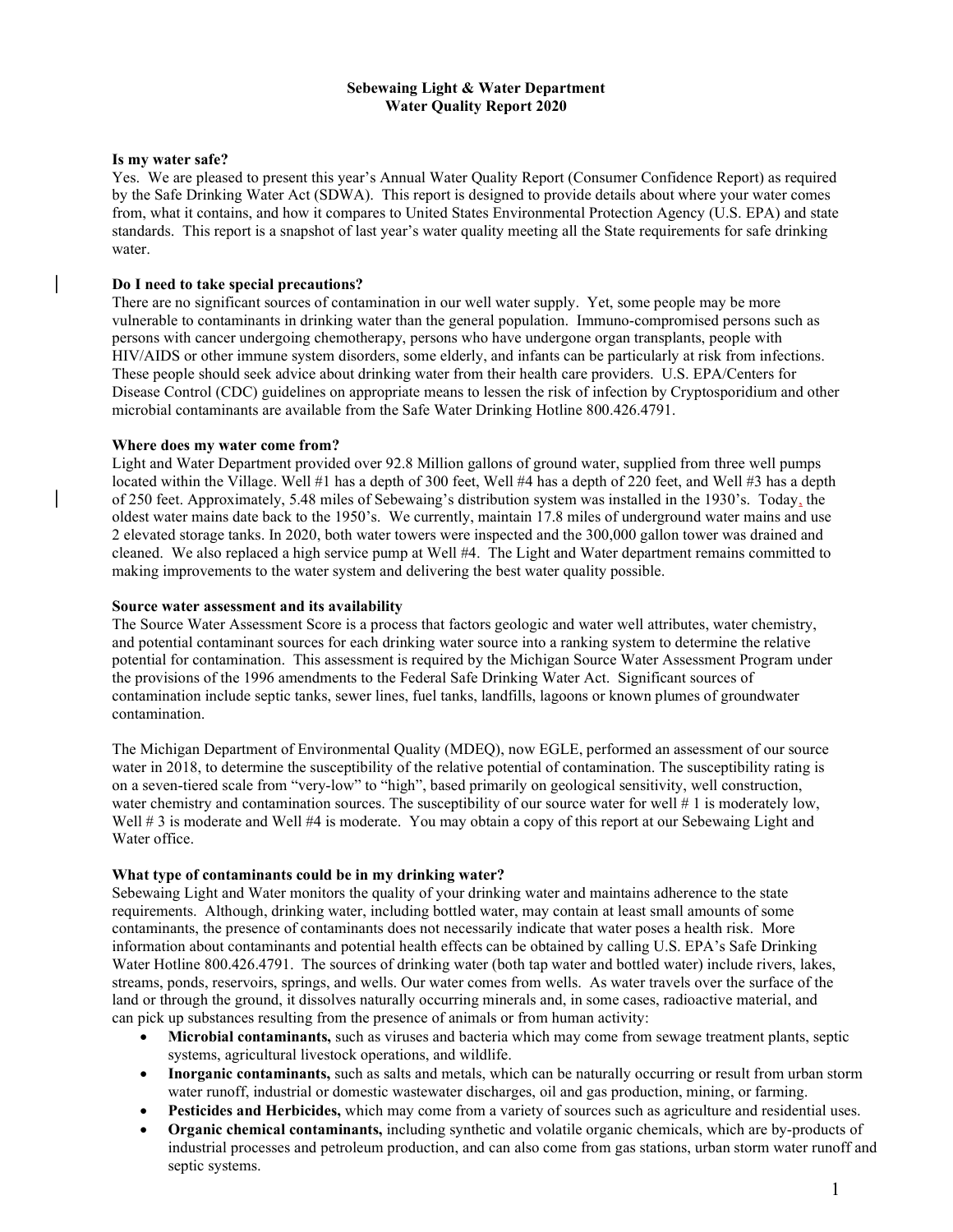Radioactive contaminants, which can be naturally occurring or be the result of oil and gas production and mining activities.

## How can I get involved?

Call us for the next opportunity for public participation in decisions that affect our drinking water. The Light and Water Committee meets once a month, at the Village Office, 222 N Center St., Sebewaing, MI 48759, 989.883.2700. The Village Council Meetings are the third Monday, of every month, at 7:00pm, 222 N Center St., Sebewaing, MI 48759, 989.883.2150.

## Water Quality Data

 $\mathcal{L}_\mathcal{L} = \mathcal{L}_\mathcal{L} = \mathcal{L}_\mathcal{L} = \mathcal{L}_\mathcal{L} = \mathcal{L}_\mathcal{L} = \mathcal{L}_\mathcal{L} = \mathcal{L}_\mathcal{L} = \mathcal{L}_\mathcal{L} = \mathcal{L}_\mathcal{L} = \mathcal{L}_\mathcal{L} = \mathcal{L}_\mathcal{L} = \mathcal{L}_\mathcal{L} = \mathcal{L}_\mathcal{L} = \mathcal{L}_\mathcal{L} = \mathcal{L}_\mathcal{L} = \mathcal{L}_\mathcal{L} = \mathcal{L}_\mathcal{L}$ 

In order to ensure that tap water is safe to drink, the U.S. EPA prescribes regulations that limit the levels of certain contaminants in water provided by public water systems. The Federal Food and Drug Administration (FDA) regulations establish limits for contaminants in bottled water which provide the same protection for public health. The table below lists all the drinking water contaminants that we detected during the 2020 calendar year. All sources of drinking water contain some naturally occurring contaminants. Removing all contaminants would be extremely expensive, and in most cases, would not provide increased protection of public health. A few, naturally occurring minerals may improve the taste of drinking water and have nutritional values at low levels. The State allows us to monitor for certain contaminants less than once per year because the concentrations of these contaminants are not expected to vary significantly from year to year. As such, some of our data, though representative, may be more than a year old. In this table you will find terms and abbreviations that might not be familiar to you. A list of these terms is found at the end of this report to help you better understand.

The State of Michigan and the U.S. EPA require us to test our water on a regular basis to ensure its safety. We met all monitoring and reporting requirements, for 2020. There were not any violations.

Note: The EPA requires monitoring of over 80 drinking water contaminants. Below is the list of the contaminants found in your water. For a complete list, contact Sebewaing Light and Water Department.

|                                                                                         |            |             | <b>Disinfection Byproducts</b> |                       |                                             |
|-----------------------------------------------------------------------------------------|------------|-------------|--------------------------------|-----------------------|---------------------------------------------|
| <b>Regulated Contaminants</b>                                                           | <b>MCL</b> | <b>MCLG</b> | Level<br><b>Detected</b>       | Year<br><b>Tested</b> | <b>Typical Source of</b><br>Contaminant     |
| TTHM TOTAL TRIHAOLMETHANES <sup>1</sup> (ppb)                                           | 80         | N/A         | 1.9                            | 2020                  | Byproduct of drinking<br>water disinfection |
| HAA5 TOTAL HALOACETIC ACIDS <sup>1</sup> (ppb)                                          | 60         | N/A         | 1.0                            | 2020                  | Byproduct of drinking<br>water disinfection |
| System collection site was 41 N Beck St. With these test levels no action was required. |            |             |                                |                       |                                             |

|                                  |   |                   |               | <b>Disinfectants</b> |                       |                                            |
|----------------------------------|---|-------------------|---------------|----------------------|-----------------------|--------------------------------------------|
| Regulated<br><b>Contaminants</b> |   | <b>MRDL MRDLG</b> | Range         | <b>RAA</b>           | Year<br><b>Tested</b> | <b>Typical Source of</b><br>Contaminant    |
| Chlorine (ppm)                   | 4 | 4                 | $0.18 - 0.73$ | 0.45                 | 2020                  | Water additive used to<br>control microbes |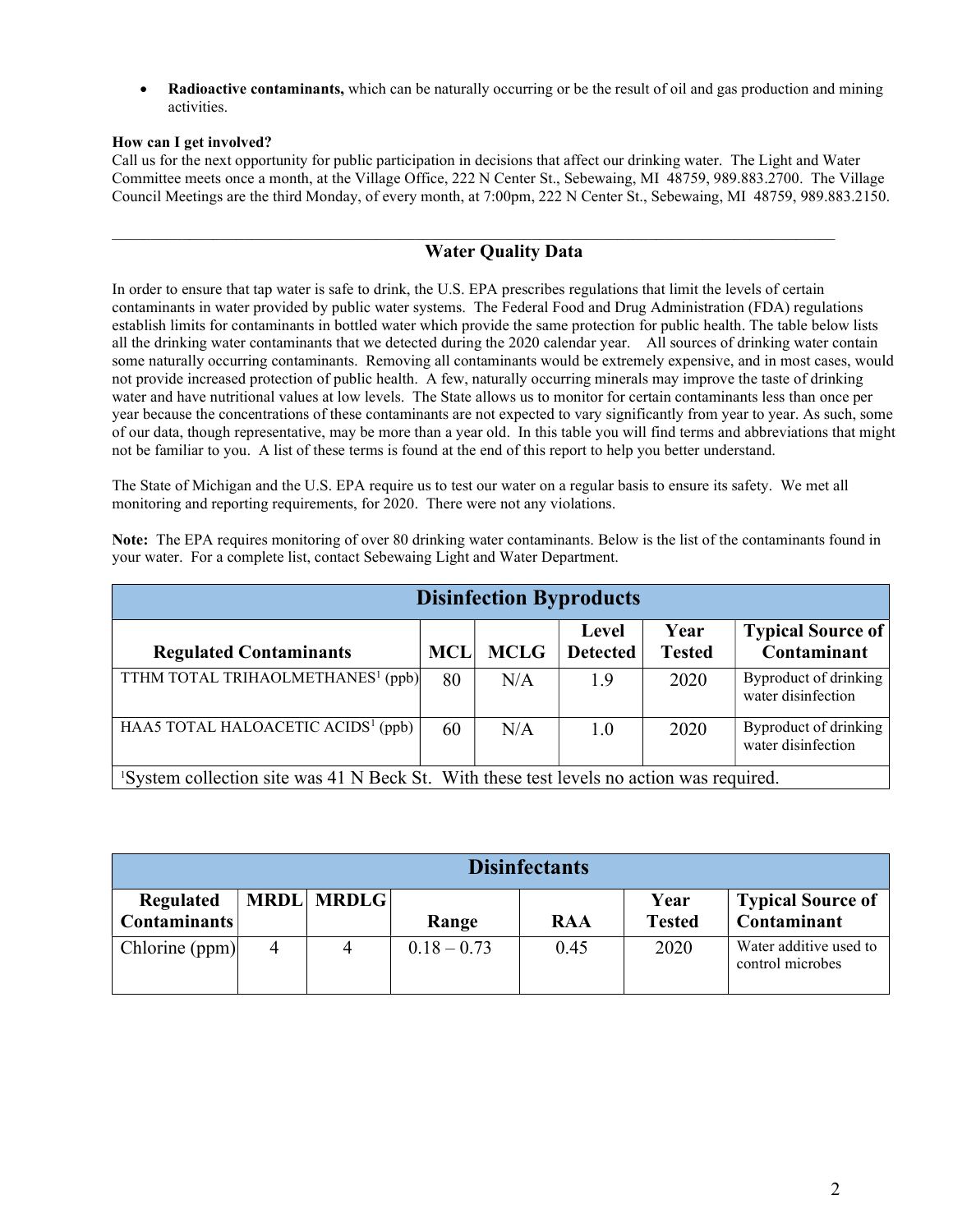|                                                    |            |             |               | <b>Inorganic Contaminants</b>   |                       |                                                                                                                 |  |
|----------------------------------------------------|------------|-------------|---------------|---------------------------------|-----------------------|-----------------------------------------------------------------------------------------------------------------|--|
| <b>Regulated</b><br><b>Contaminants</b>            | <b>MCL</b> | <b>MCLG</b> | Range         | <b>Level</b><br><b>Detected</b> | Year<br><b>Tested</b> | <b>Typical Source of</b><br>Contaminant                                                                         |  |
| Arsenic (ppb)                                      | 10         | $\theta$    | $0.0 - 4.0$   | 4.0                             | 2019                  | Erosion of natural deposits;<br>runoff from orchards, runoff<br>from glass and electronics<br>production wastes |  |
| Barium (mg/L)                                      | 2.0        | 2.0         | $0.0 - 0.04$  | 0.04                            | 2019                  | Erosion of natural deposits;<br>discharge of drilling wastes;<br>discharge of metal refineries                  |  |
| Selenium (ppb)                                     | 50         | 50          | $0.0 - 12.0$  | 12.0                            | 2019                  | Erosion of natural deposits;<br>discharge from petroleum<br>refineries; discharge from mines                    |  |
| Fluoride (mg/L)                                    | 4.0        | 4.0         | $0.71 - 0.82$ | 0.82                            | 2020                  | Erosion of natural deposits;<br>discharge from fertilizer and<br>aluminum factories                             |  |
| Sodium <sup>2</sup> (mg/L)                         | N/A        | N/A         | $170 - 420$   | 420                             | 2020                  | Erosion of natural deposits                                                                                     |  |
| <sup>2</sup> Sodium is not a regulated contaminant |            |             |               |                                 |                       |                                                                                                                 |  |

| <b>Inorganic Contaminants Subject to Action Level (AL)</b>                                                   |                               |             |                            |             |                                                                    |                       |                                                                                                                                   |
|--------------------------------------------------------------------------------------------------------------|-------------------------------|-------------|----------------------------|-------------|--------------------------------------------------------------------|-----------------------|-----------------------------------------------------------------------------------------------------------------------------------|
| Inorganic<br><b>Contaminants</b><br>Subject to<br><b>Action Level</b>                                        | <b>Action</b><br><b>Level</b> | <b>MCLG</b> | Your<br>Water <sup>4</sup> | Range       | <b>Number of</b><br><b>Samples</b><br>Above<br><b>Action Level</b> | Year<br><b>Tested</b> | <b>Typical Source</b><br>of Contaminant                                                                                           |
| Lead (ppb)                                                                                                   | 15                            | $\theta$    | 9                          | $0.0 - 123$ | 2                                                                  | 2020                  | Lead service lines,<br>corrosion of household<br>plumbing, including<br>fittings and fixtures;<br>erosion of natural<br>deposits; |
| Copper (ppm)                                                                                                 | 1.3                           | 1.3         | 0.3                        | $0.0 - 1.1$ | $\theta$                                                           | 2020                  | corrosion of household<br>plumbing systems;<br>erosion of natural<br>deposits                                                     |
| <sup>4</sup> Ninety (90) percent of the samples collected were at or below the level reported for our water. |                               |             |                            |             |                                                                    |                       |                                                                                                                                   |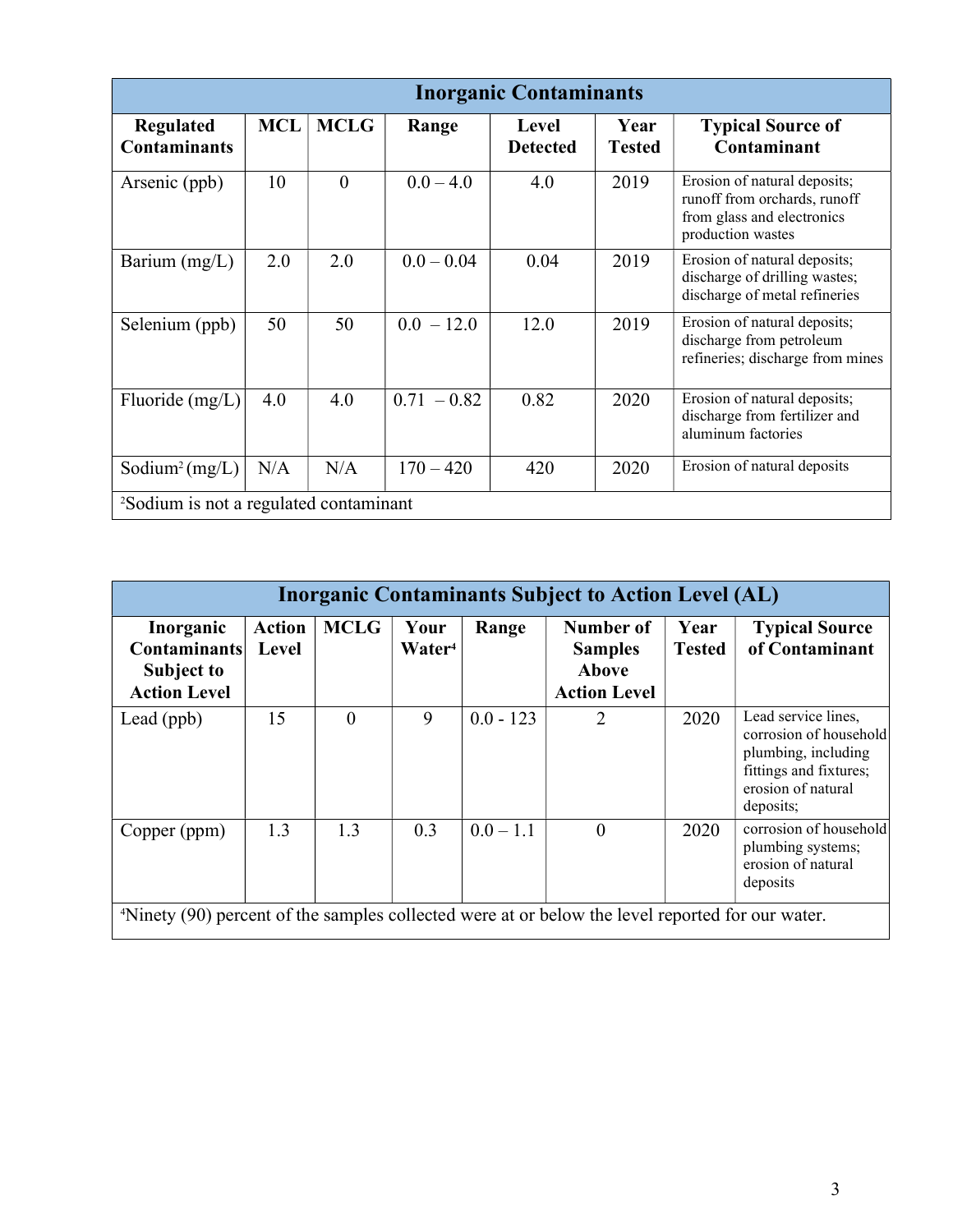| <b>Radionuclides</b>          |            |             |              |                          |                       |                                         |
|-------------------------------|------------|-------------|--------------|--------------------------|-----------------------|-----------------------------------------|
| <b>Regulated Contaminants</b> | <b>MCL</b> | <b>MCLG</b> | Range        | Level<br><b>Detected</b> | Year<br><b>Tested</b> | <b>Typical Source</b><br>of Contaminant |
| Alpha Particles $(pCi/L)$     | 15         | $\theta$    | $0.0 - 13.3$ | 13.3                     | 2016, 2018            | Erosion of natural<br>deposits          |
| Combined Radium (pCi/L)       | 5          | $\theta$    | $0.0 - 4.4$  | 4.4                      | 2016, 2018,<br>2019   | Erosion of natural<br>deposits          |

# Per- and Polyfluoroalkyl Substances (PFAS)

PFAS, sometimes called PFCs, are a group of chemicals that are resistant to heat, water, and oil. PFAS have been classified by the U.S. EPA as an emerging contaminant on the national landscape. For decades, they have been used in many industrial applications and consumer products. Some of these items include waterproof and stain resistant fabrics such as clothing, carpet, and upholstery, food paper wrappings, microwave popcorn bags, nonstick coatings on cookware, some cleaning supplies including soaps and shampoos, fire-fighting foams, and metal plating. People can be exposed to these chemicals in house dust, indoor and outdoor air, food, and drinking water. PFAS have been found at low levels both in the environment and in blood samples from the general U.S. population. These chemicals are persistent, which means they do not break down in the environment. There is still uncertainty regarding these routes of exposure and more research is necessary. For information on PFAS, including possible health outcomes, you may visit these websites: https://www.epa.gov/pfas, https://www.atsdr.cdc.gov/pfas/, or http://www.michigan.gov/pfasresponse.

| <b>Per- and Polyfluoroalkyl Substances (PFAS)</b>          |            |             |                                                                                                                      |           |                          |                       |
|------------------------------------------------------------|------------|-------------|----------------------------------------------------------------------------------------------------------------------|-----------|--------------------------|-----------------------|
| Regulated<br><b>Contaminants</b>                           | <b>MCL</b> | <b>MCLG</b> | <b>Typical Source of</b><br>Contaminant                                                                              | Range     | Level<br><b>Detected</b> | Year<br><b>Tested</b> |
| Hexafluoropropylene<br>Oxide Dimer Acid<br>(HFPO-DA) (ppt) | 370        | N/A         | Discharge and waste from<br>industrial facilities utilizing<br>the Gen X chemical process                            | <b>ND</b> | <b>ND</b>                | 2021                  |
| Perfluorobutane Sulfonic<br>Acid (PFBS) (ppt)              | 420        | N/A         | Discharge and waste from<br>industrial facilities; stain-<br>resistant treatments                                    | <b>ND</b> | <b>ND</b>                | 2021                  |
| Perfluorohexane Sulfonic 51<br>Acid (PFHxS) (ppt)          |            | N/A         | Firefighting foam; discharge<br>and waste from industrial<br>facilities                                              | <b>ND</b> | <b>ND</b>                | 2021                  |
| Perfluorohexanoic Acid<br>(PFHxA) (ppt)                    | 400,000    | N/A         | Firefighting foam; discharge<br>and waste from industrial<br>facilities                                              | <b>ND</b> | <b>ND</b>                | 2021                  |
| Perfluorononanoic Acid<br>$(PFNA)$ (ppt)                   | 6          | N/A         | Discharge and waste from<br>industrial facilities; break-<br>down of precursor compounds                             | <b>ND</b> | <b>ND</b>                | 2021                  |
| Perfluorooctane Sulfonic<br>Acid (PFOS) (ppt)              | 16         | N/A         | Firefighting foam; discharge<br>from electroplating facilities;<br>discharge and waste from<br>industrial facilities | <b>ND</b> | <b>ND</b>                | 2021                  |
| Perfluorooctanoic Acid<br>(PFOA) (ppt)                     | 8          | N/A         | Discharge and waste from<br>industrial facilities; stain-<br>resistant treatments                                    | <b>ND</b> | <b>ND</b>                | 2021                  |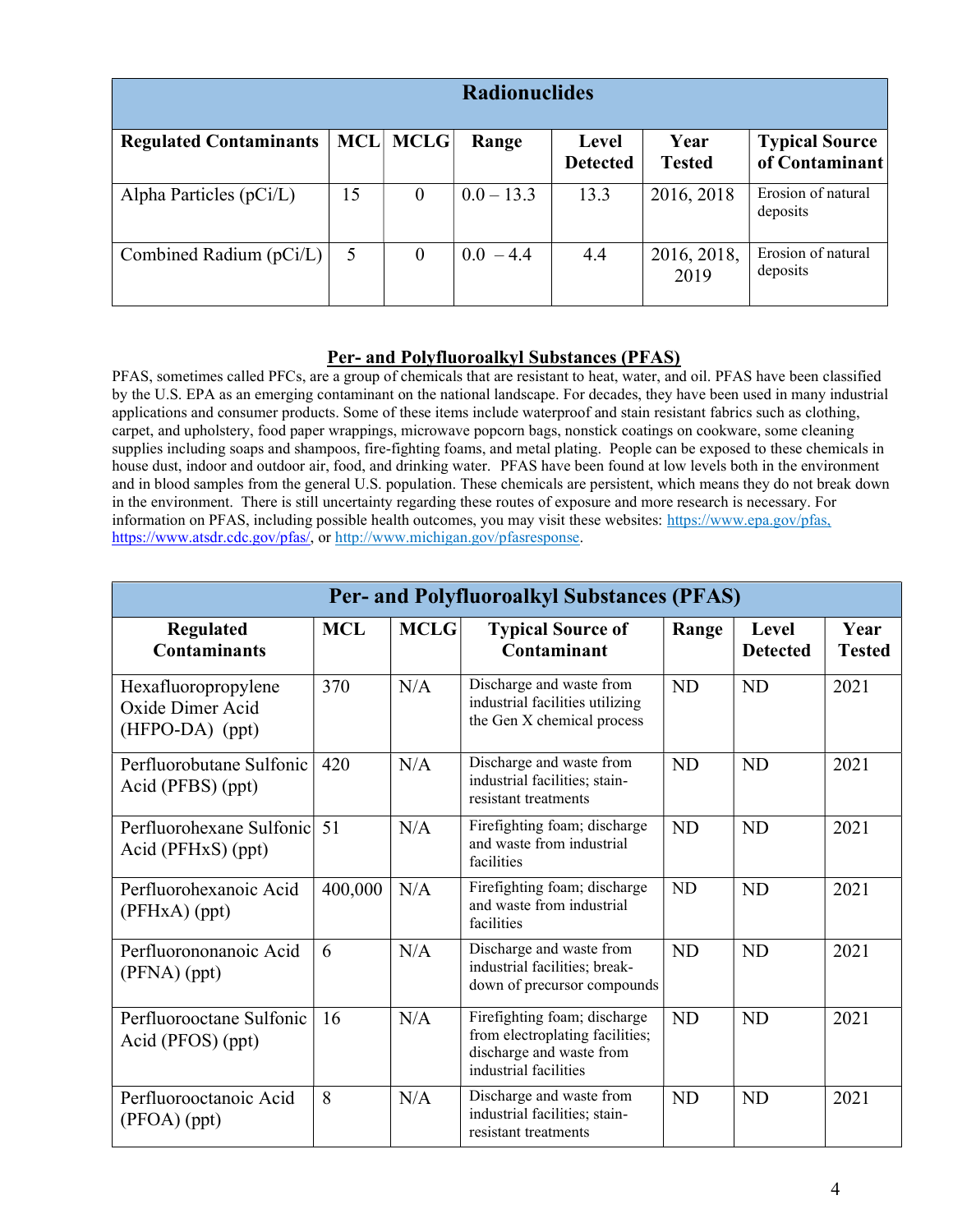## Additional Unregulated Contaminants

Unregulated contaminants are those for which the U.S. EPA has not established drinking water standard Monitoring helps the U.S. EPA to determine where certain contaminants occur and whether regulation o those contaminants is needed.

| <b>Unregulated Contaminants</b>        | <b>Average Level</b><br><b>Detected</b> | Range       | Year<br><b>Tested</b> |
|----------------------------------------|-----------------------------------------|-------------|-----------------------|
| Chloride (mg/L)                        | 416                                     | $242 - 720$ | 2020                  |
| Iron (automated) (ppb)                 | 343                                     | $310 - 370$ | 2020                  |
| Sulfate $(mg/L)$                       | 154                                     | $72 - 308$  | 2020                  |
| Hardness as Calcium Carbonate $(mg/L)$ | 395                                     | $244 - 664$ | 2020                  |
| Calcium $(mg/L)$                       | 112                                     | $68 - 190$  | 2020                  |
| Magnesium $(mg/L)$                     | 28                                      | $18 - 46$   | 2020                  |

## Health Effects:

PFAS--- Some scientific studies suggest that certain PFAS may affect different systems in the body. Although, more research is needed, some studies have shown that certain PFAS may: lower a woman's chance of getting pregnant, increase the chance of high blood pressure in pregnant women, increase the chance of thyroid disease, increase cholesterol levels, change immune response, and increase the chance of cancer, especially kidney and testicular cancers. The National Center for Environmental Health (NCEH)/Agency for Toxic Substances and Disease Registry (ATSDR) is working with various partners to better understand how exposure to PFAS might affect people's health. Currently, scientists are still learning about the health effects of exposures to mixtures of PFAS. If you are concerned about exposure to PFAS in your drinking water, please contact the MDHHS Toxicology Hotline at 800.648.6942 or the CDC/ATSDR: www.cdc.gov/cdc-info or 800.232.4636

Lead--- If present, elevated levels of lead can cause serious health problems, especially for pregnant women and young children. Lead in drinking water is primarily from materials and components associated with service lines and home plumbing. Sebewaing Light & Water Dept. is responsible for providing high quality drinking water but cannot control the variety of materials used in plumbing components. When your water has been sitting for several hours, you can minimize the potential for lead exposure by flushing your tap for 30 seconds to 2 minutes before using water for drinking or cooking. If you have a lead service line, it is recommended that you run your water for at least 5 minutes to flush water from both your home plumbing and the lead service line. If you are concerned about lead in your water, you may wish to have your water tested. Information on lead in drinking water, testing methods, and steps you can take to minimize exposure is available from the Safe Drinking Water Hotline 800.426.4791 or at http://www.epa.gov/safewater/lead

Infants and children who drink water containing lead could experience delays in their physical or mental development. Children could show slight deficits in attention span and learning abilities. Adults who drink this water over many years could develop kidney problems or high blood pressure.

Copper--- Copper is an essential nutrient, but some people who drink water containing copper in excess of the action level, over a relatively short amount of time could experience gastrointestinal distress. Some people who drink water containing copper, in excess of the action level, over many years could suffer liver and kidney damage. People with Wilson's Disease should consult their personal doctor.

Arsenic--- Some people who drink water containing arsenic, in excess, of the MCL, over many years could experience skin damage or problems with their circulatory system and may have an increased risk of getting cancer.

Barium--- Some people who drink water containing barium, in excess, of the MCL, over many years could experience an increase in their blood pressure.

Fluoride--- Water additive which promotes strong teeth